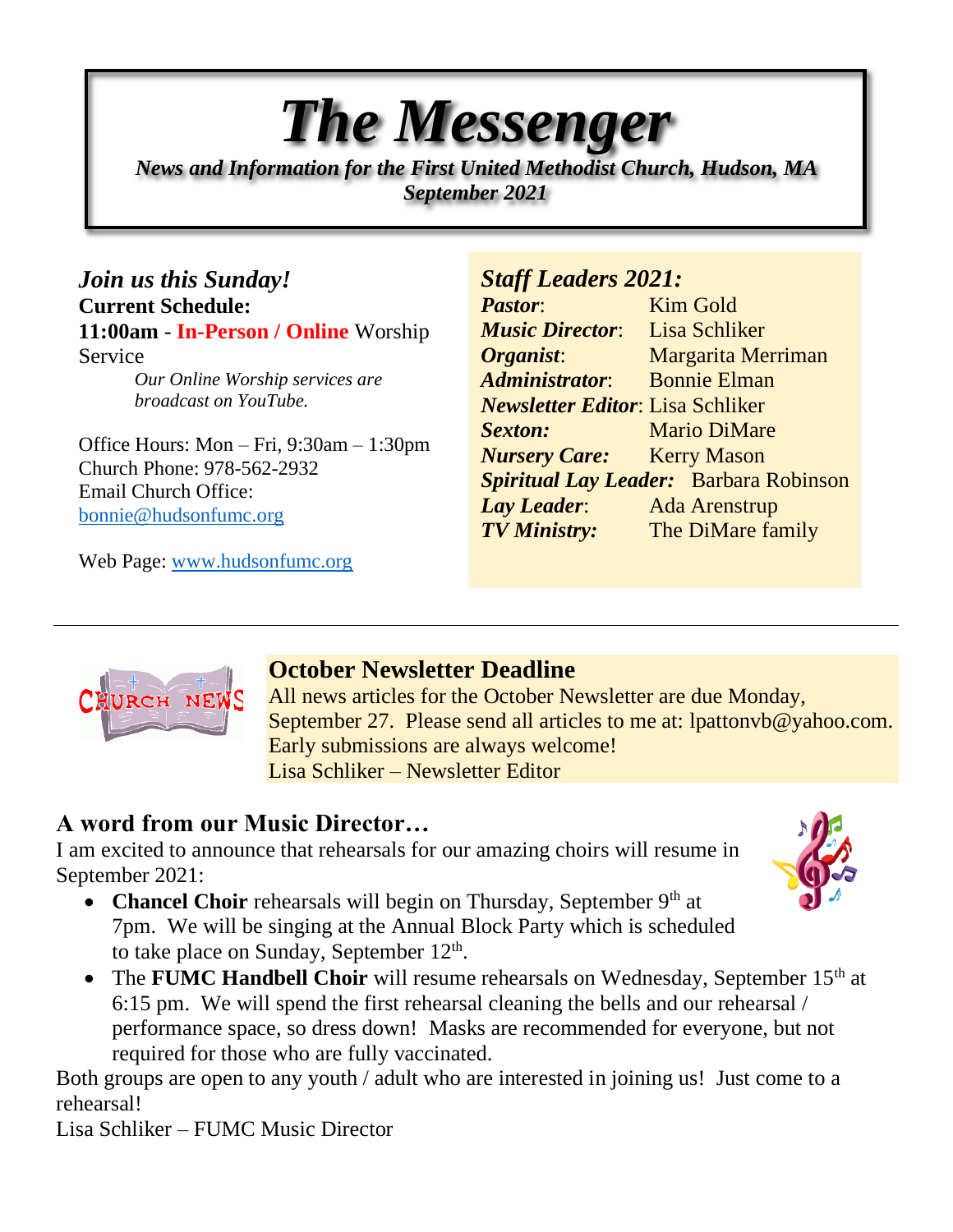## **From Pastor Kim Gold**

September 2021

The Tom Hanks movie **Forrest Gump** is a classic and meaningful film. I am sure most of you know the movie well. It captured the imagination of our collective culture years ago by telling the story of America in the latter half of the 20th century. Throughout the film, Forrest finds himself in many of the meaningful events of the later 20th century. Those events were witnessed by a man who desired nothing but to live simply as the man he was born to be; a friend who loves the people closest to him.

Like the film, how we move through our lives and encounter people says a lot about who we are and what is valuable to us.

So how do we encounter each other?

Well, it seems a lot of what we do involves food. Our mission and outreach often provide food through the Agape Café, Friendship Dinner, and Women's group Ladies night out. There is pie baking and, of course, the COVOD food



distribution program. Even the recent Open House at the Parsonage was not short on goodies. As gifted and talented as many in this congregation are in the kitchen, it is important to remember that serving is more than food. As much as food is a facilitator of our interactions, it is the fellowship that happens around the food! The connections that we make with each other around a plate of cookies or while we work together in the dishpan make the lasting joy. Christ has called us to serve food and more. People hunger for place, belonging, and meaning too. There are so many more gifts and skills within our faith community that can be used to convey God's love.

Food is the common thread in so much of what we do that sometimes we forget about the mission because of the meal.

I want to challenge everyone as I am challenging myself to engage in a mission or education program that is not food-based. In the gospel of **John 6:35**, Jesus said to them, "*I am the bread of life. Whoever comes to me will never be hungry, and whoever believes in me will never be thirsty*." As we begin the fall season, I encourage you to stretch your devotion routine and try faith practices and services that may be a bit outside your comfort zone because that is when we find the food that will truly satisfy our hunger. Peace to you,

Pastor Kim

*Editor's Note: Pastor Kim has asked that everyone, through whatever channels you use to communicate with her, to please indicate "Hudson" in the Subject area. This will make things a bit less confusing for her to try to distinguish which church she is hearing from, us or Marlboro.*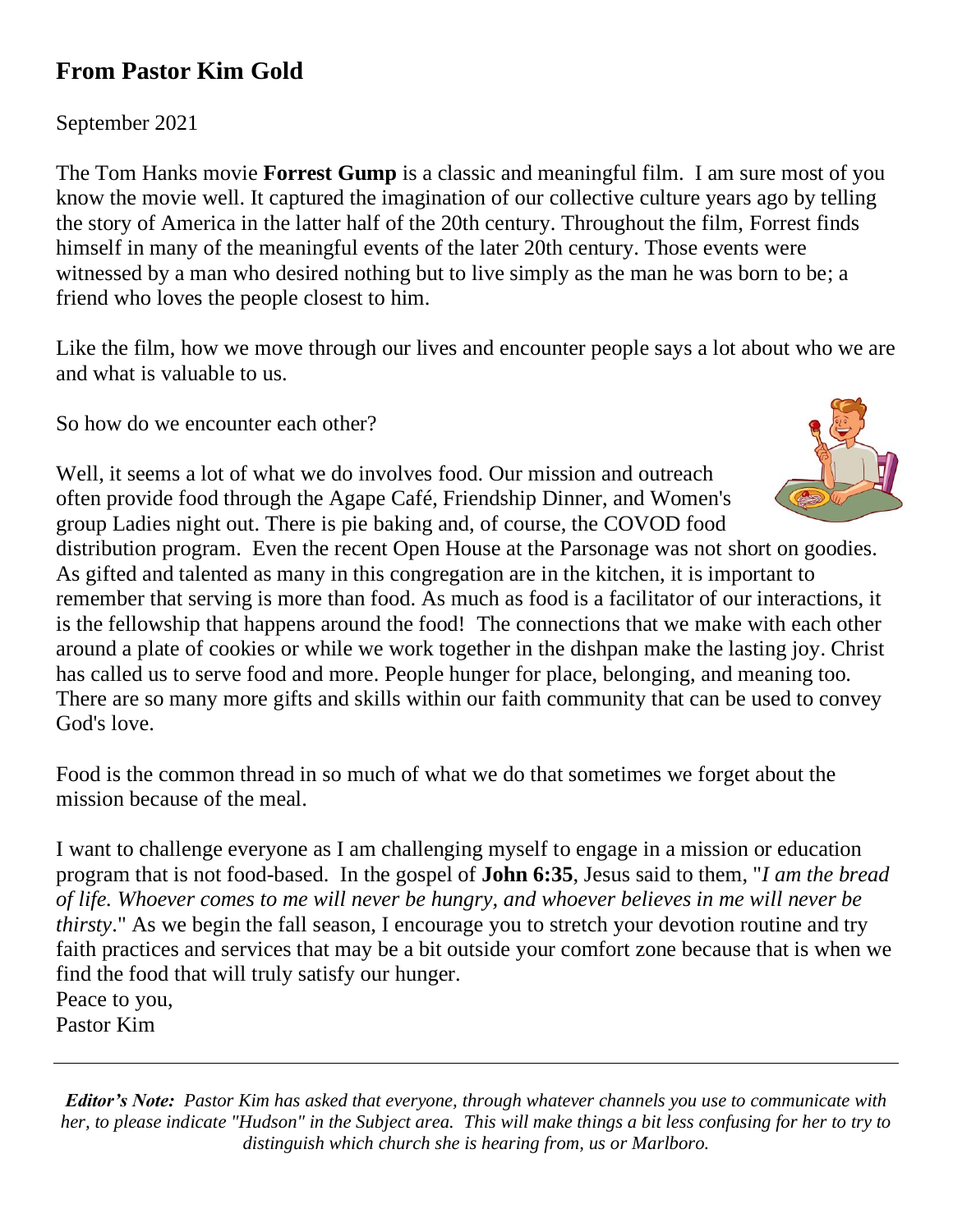#### **Young Adult Ministries**

For Young Adults age **18-30-ish**, Join Pastor Kim at the Parsonage for our first YAM's gathering. **YOUNG ADULT MINISTRIES (YAM's)** will focus on opportunities to serve and engage with other Gen Y folks.

Our first gathering will be at the Parsonage at 8 Laurel Drive on **Saturday, September 18, at 6 pm**. We will determine how YAM's will be organized, what events and activities are of interest, and how we can live our faith well in the busy and sometimes overstressed world. Pizza will be served.

### **September Birthdays**

- 8 Ken Lizotte
- 12 Anthony Curtis
- 14 Pastor Kim Gold
- 14 Darnell Butler
- 16 Linnea (Elman)Bates
- 16 Gregory Sniffin
- 17 Erika Eastman
- 19 Doris Downey
- 24 John DeRusha
- 26 Brad Lowe
- 29 Bonnie Elman

## **Prayer Joys and Concerns**

Mary C.; continued prayers for Mary's hospitalizations and ongoing health concerns. The Kerner's son-in-law, Joe.

Mille A.; hospitalized due to problems with medications.

For all affected by the fires out west and for the safety for those with respiratory issues.

Prayers for Jo & Dennis' nephew, Adam; also for them to find affordable housing.

Christine's friend who lost her partner, Russ.

Lisa C.'s mom, Joan V.; health concerns.

The Wolfe's nephew, Mark in hospital in VA with Delta Virus.

For our Friendship Dinners; wonderful fellowship and support and gratitude for those who prepare and provide the meals that we all enjoy.

- Prayers for families as schools begin to open and the preparations necessary.
- Continued prayers for all affected by natural and man-made catastrophes.
- Gratitude for answered prayers.

# **Youth Group**

Smoke, Soot, and S'mores. Sunday, September 19 at 7 pm. At the Parsonage: 8 Laurel Drive, Hudson.

Any youth grade 6-12. Bring your friends! Bring your music and bring a chair to gather

around the fire pit in the backyard. Mosquito spray and s'more supplies will be provided. We need you!



#### **September Anniversaries**

- 3 Eric & Trelawney Grenfell-Muir
- 19 Don & Edwina Eastman

**Book Discussion:**

**Sept. 13 and Oct.4 from 8pm – 9pm**  This will be led by Bishop Devadhar, via ZOOM. "**Faith After Doubt; Why your beliefs stop working and what to do about it**". Speak with Pastor Kim for more details.

----

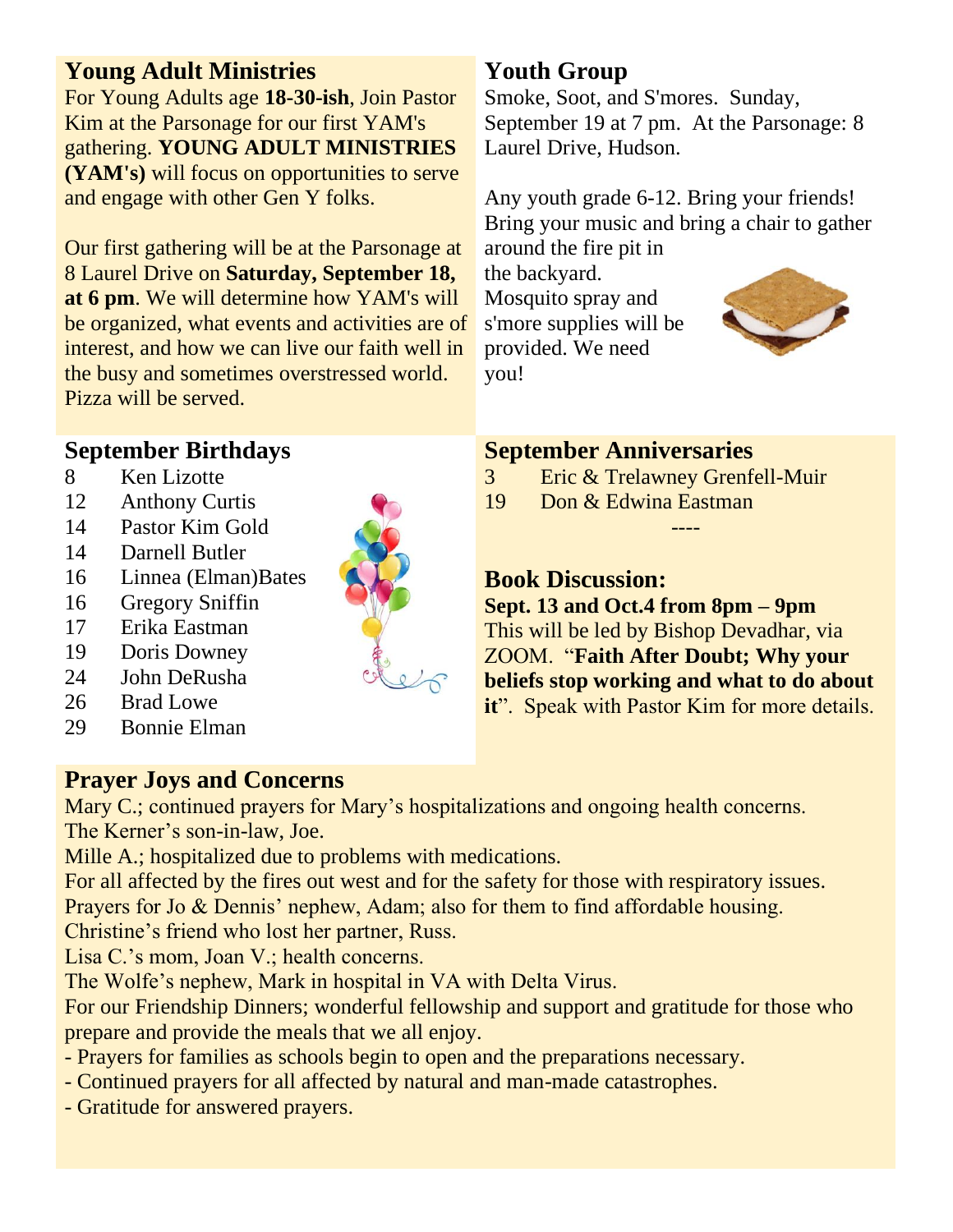## **Confirmation Classes**

Are you in 8th grade or older and have not been through the confirmation process? Have you gone to some classes but not yet decided to become a



confirmed member of the church? Do you have questions about faith or feel that you do not have faith?

#### **Well, this class is for you!**

No Worries, No problem! We are a questioning people, and we do not learn anything about ourselves or God if we do not ask hard questions.

Youth between 8th – 12th grade (no matter your previous participation in the Confirmation process) who are not confirmed are encouraged to join Pastor Kim with a parent to learn more about confirmation. Bring questions, concerns, and ideas about what you think the church is and/or what it should be.

A letter will be mailed soon to those we know are of age to invite candidates to the 2021- 2022 confirmation program. The first information session will be held on the back deck of the Parsonage on **October 3 at 4 pm.**

Parent(s) will be asked to attend four sessions throughout the year to help facilitate the program conversations surrounding your child's faith. Please contact Pastor Kim with questions and for details.

Watch for a letter coming to you soon.!

## **Do you have the making of a Confirmation Mentor?**

Do you have a love for the Youth of our church? Do you enjoy what belonging to a faith community means for you? Do you like to have fun? Are you curious about why some things in the church are the way they are? Are you willing to share what you think even if your ideas differ from others in the church?

Then have we got a job for you! Our 2021- 2022 confirmands will begin their classes soon and will, as part of the experience, require forging a Christian fellowship bond of Christian fellowship with an active adult in their faith.

Please contact Pastor Kim and let her know you are interested in walking with a youth of the church in their confirmation process.

Requirements for mentors:

- You a member of the Hudson FUMC.
- You need to meet with your confirmand at 6 Sunday afternoon sessions between October and May. During these sessions, you will help the student discuss topics of faith as guided by Pastor Kim.
- You'll need to attend an afternoon retreat on Saturday, June 4, 2022
- You'll need to be present with your confirmand at Worship on June 5, 2022 (Pentecost/Confirmation day).

Please consider these questions as you may be asked by one of our Youth to mentor them in our Confirmation process.



#### **Sunday Coffee Hour has resumed**

For those who are here to worship in-person, we invite everyone downstairs in Lamson Hall for coffee hour following the service. Come relax, get to chat with Pastor Kim and enjoy the fellowship.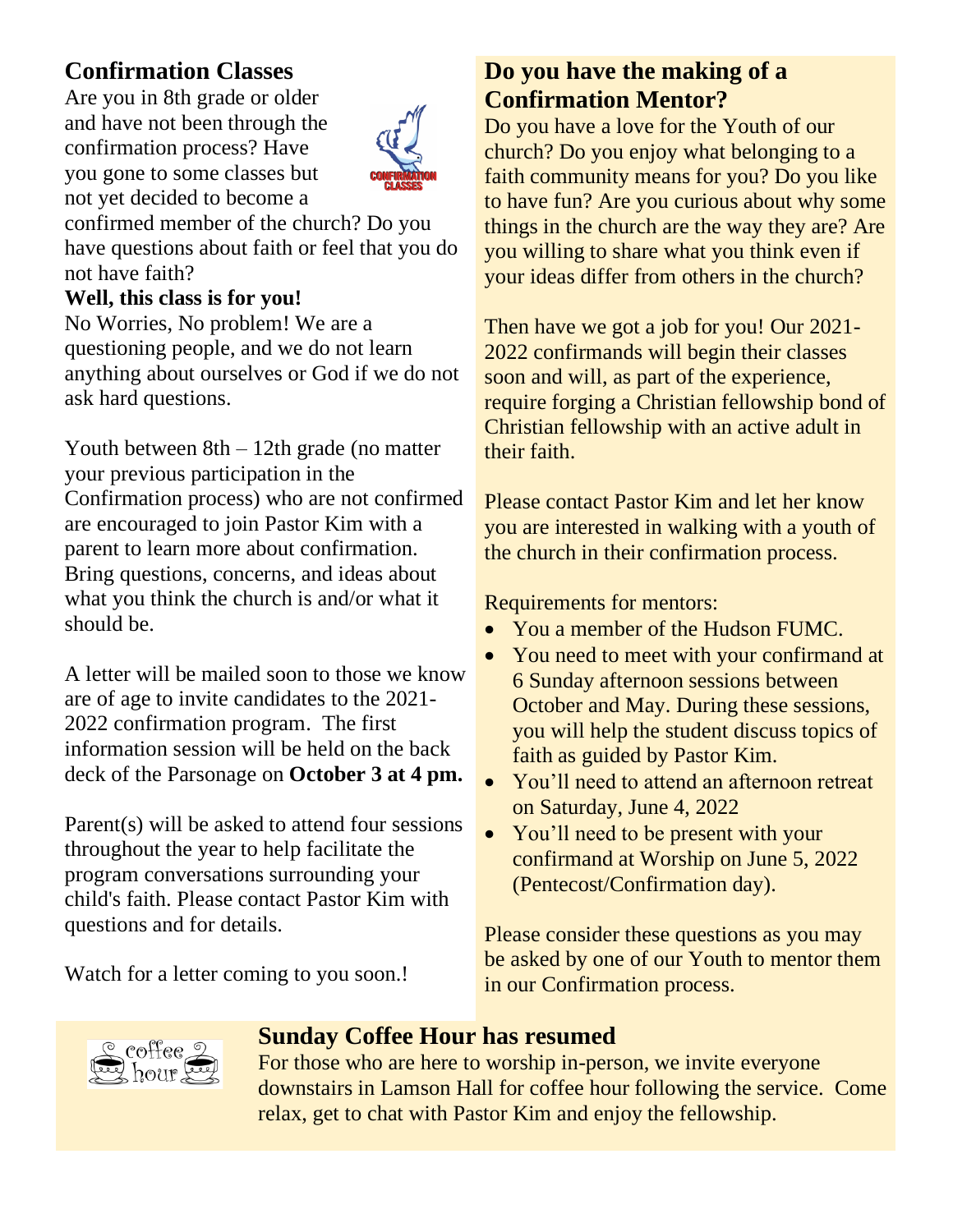#### **Adult Education Class**

It is often said that you can't know where you're going if you don't know where you've been. For many of us, we may find that we are part of this faith community of United Methodists and don't know much about what it is and even less about what it was.

A new Adult Education opportunity will take place beginning **October 3 at 1pm** in Lamson Hall. We will meet and talk about what we know, what we think we know, and what we want to know about the Methodist Movement in America.

Then you will receive the book **The Heritage of American Methodists** by Kenneth Cain Kinghorn to take home to read at your leisure

You will be invited to return on **November 7 at 1pm** for a conversation about what everyone learned about our Methodist background. We will also chat about how we understand our denomination and how we move into the future. All are welcome to attend the conversations whether you have read the book or not.

Please contact the church office to sign up for the book.

#### **Meeting for Caregivers**

1st and 3rd Monday of each month at 11am

The purpose of this group is to listen and give each other positive encouragement and hope. There is no obligation to talk if you're not comfortable with doing so but sometimes a listening ear is a big help! Please feel free to join us!



#### **FUMC Adult Membership classes**

Are you interested in becoming a member of the First UMC of Hudson? Pastor Kim will be holding membership classes in October and November. These classes will be done in conjunction with the Adult Education Class on The Heritage of American Methodism,

The Membership inquiry class will further discuss:

- The history and culture of Methodism
- What does FUMC of Hudson mean in your understanding of faith.
- The reasons for membership which are specifically rooted in Wesley's Three Simple Rules: **Do No Harm, Do Good, and Stay in love with God**.
- Why is music so important in our tradition?
- What is a Women's role in Methodism?
- What does the "United" in United Methodist mean?
- The doctrine of Grace and the Wesleyan Quadrilateral
- What is God speaking to you now?



• And so much more!

Please contact Pastor Kim for more information.

#### **Bible Study to Resume**

Starting Wed, September 8th at 10:00am

This will be a 5-week study on Ecclesiastes. The message this gives is certainly relevant to the world today. Indeed, there is a time for everything under the sun. Things may change, but God never does. Let's explore how He always has a meaning and a purpose for each one of our lives. We will meet in Lamson Hall and observe safety standards regarding COVID. Please join us!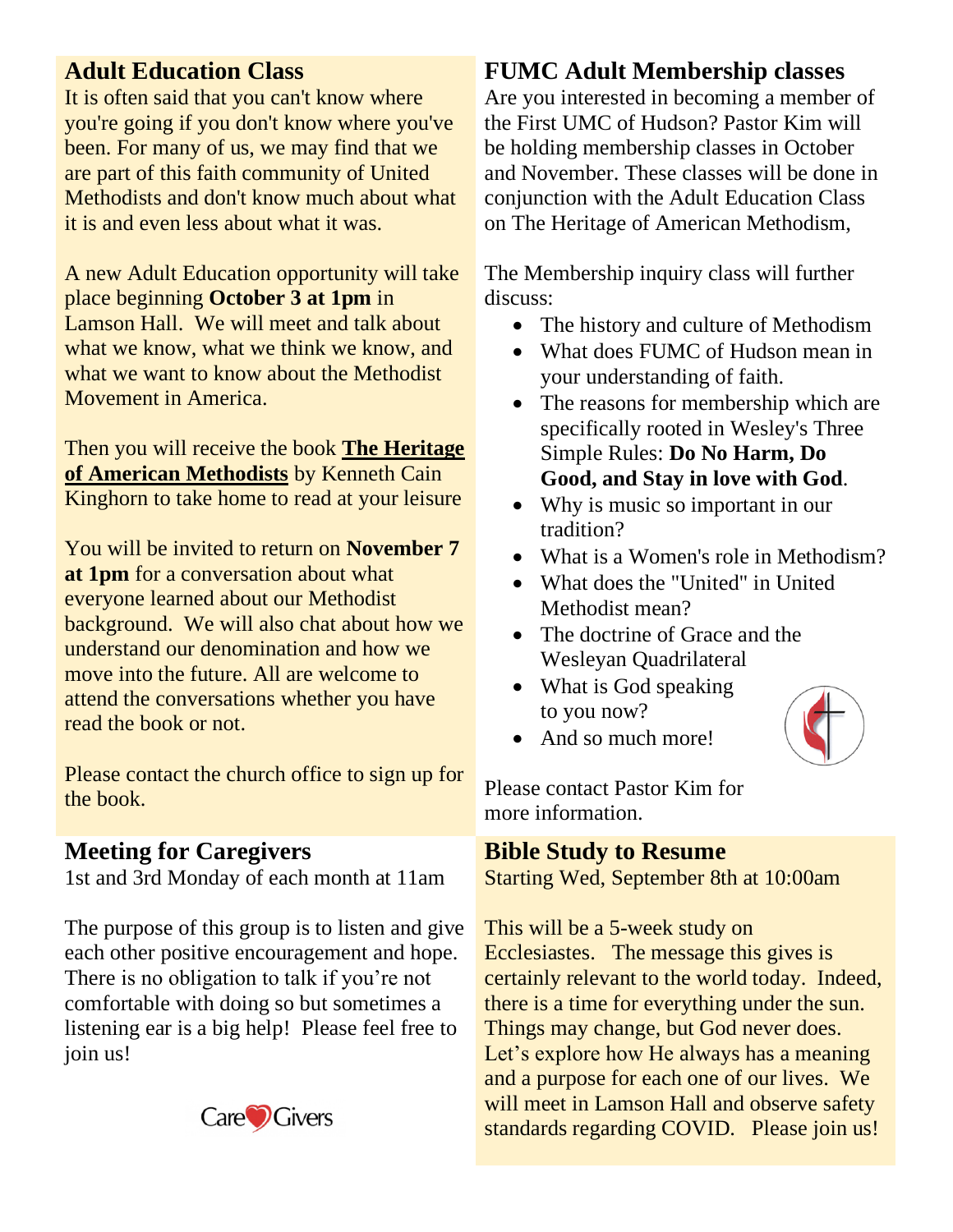#### **A Message From Ada**

I have had an exceptionally difficult year. Losing Steve so suddenly and right in our own backyard…

My church family, OUR church family, is made up of many angels from God. Everyone that stepped in my life knew exactly what I needed at that exact time.

From praying for me from wherever they were to running all over the place to track me down, I could not have asked God for more love and caring.

There is so much more I want to say but the tears still get in the way of my words.

Please know that I pray for all of you with a grateful heart. Your kind words and actions will forever be with me and my family. Blessings, Ada

#### **Church Yard / Craft Sale**

## **Saturday, October 2nd from 9:00am to**

**2:00pm.** Reserve your spot NOW! The event will be held rain (indoors) or shine (outdoors).

Now is the time to start putting aside those items in your home, attic, basement, garage, etc. that you no longer wish to keep but are too good to just throw away. Call the office or send email to reserve a table for just \$15.00

It's a fun way to enjoy the day and it makes a little money for the church General Fund. Containers of chicken salad and chili will also be sold.

# **MISSION, OUTREACH and OPPORTUNITY (MOO)**

Coming this Fall:

#### **Mission: Friendship Dinner** (4:30pm – 5:30 pm) September 25<sup>th</sup> - Pulled Pork Sandwiches October 23rd - Spaghetti November 27<sup>th</sup> - Spaghetti

# **Outreach:**

September - **Pastor's Discretionary Fund** October - **UNICEF** (Take 2 boxes: 1 to fill, 1 to leave by the washing machine) November - **Roland's House**

#### **Opportunity: Girls Night Out**

September 17th, 5pm, Marlborough Country Club October 15th, TBA November 19th, TBA

#### **E-Cycle Program**

#### **Saturday, October 2nd from 9:00am to 2:00pm.**

In conjunction with our Yard Sale, we traditionally host the Ecycle program where people bring in their no longer used electronic items. This includes:



computers, keyboard, appliances, etc. ANYTHING with a cord!

There is a small fee to get rid of your "stuff". The church's General Fund receives a portion of the monies that the event collects.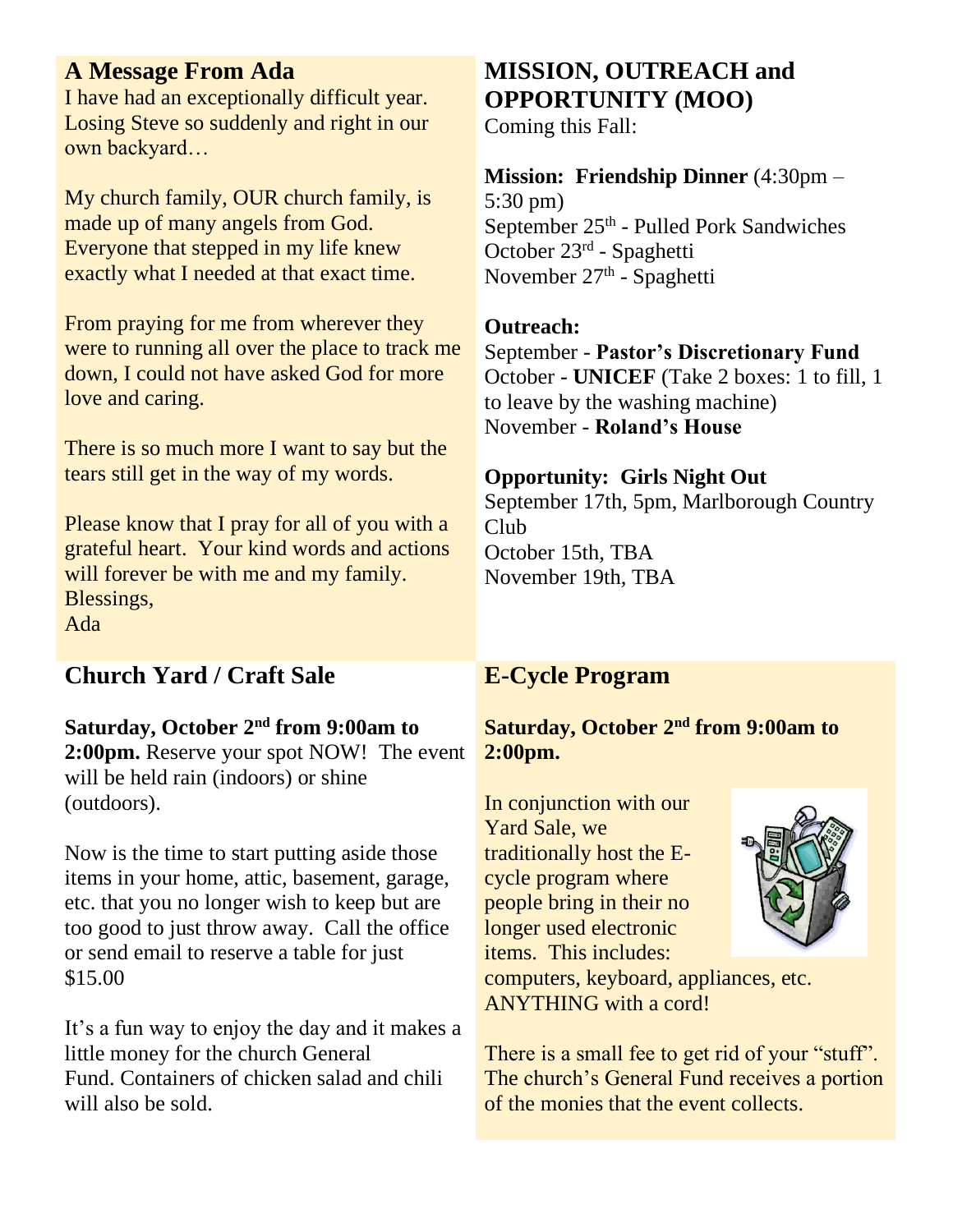#### **Name Tags - Indicate Social Distancing Preference with Red/Yellow/Green Stickers**

Each of us has our own comfort level in our physical interactions with other people, and this is especially true during COVID. How can you let others know if you're comfortable or not with shaking hands or hugging? How can you easily gauge someone else's preference? Following the examples of other organizations, FUMC has instituted a color-coding system to let others know your preference. Red, Yellow, and Green stickers are available at the 3 entrances to the sanctuary.

- Choose **RED**, if you prefer no physical contact smile and wave.
- Choose **YELLOW**, if you're being cautious and want minimal contact elbows only.
- Choose **GREEN**, if physical contact is ok handshakes and/or hugs.

We're using name tags again so you can apply your sticker to your name tag. The stickers are removable so you can switch to a different color as your comfort level changes.

#### **Cloudy Day**

Looking at the cloudy sky today; straining to see a break, a crack, a hint of a ray of sunshine sandwiched between the clouds. I think of how hopeful that ray is. It's a promise that even on a day of depressive gray, there is a natural light strong enough to enable me to see a light strong enough to cast shadows of hope between those clouds. I kept searching for just a little crack, a tiny opening that would enable the brightest light to shine through.

Is that what you do Lord? Do you look at your people, searching for just one tiny crack, one tiny opening that would enable your light to shine in us. How many layers of darkness do we allow to build within us blocking your light? How many times have we rushed to close any potential opening that would allow you in?

Even though there are cloudy days, we know there is still some light. We know days can be brighter. The light, your light, is always there. It never goes completely out. In our humanness, we know there are times when we take it for granted that you, as our sunshine, your ray of hope, is always somewhere within us. At our best of times, we forget to enjoy and absorb it, but at our worse of times we cry out proclaiming that you have left us alone. In our grayness, we weep. Every day that passes without our acknowledgement of your presence we allow another layer of darkness to attach itself to us, dimming your light. Layer upon layer – smoky – gray- grayer – grayest – black – blacker. But somehow it never gets blackest because it is usually at that time when we cry out. We create a crack, one tiny opening, the one you have been waiting for and suddenly, in comes your light.

It can be manifested in many different ways, a small still voice, a calmness, a warmth, a sense of hope, a friend, an ear, a touch, a hand extended in loving care. Eventually the light increases – a burst of hope, joy, peace, all signs which you so freely give penetrates the darkness. All it takes is one tiny crack to reverse an otherwise hopeless day – an otherwise hopeless us. Praise God! (By Barbara Robinson)